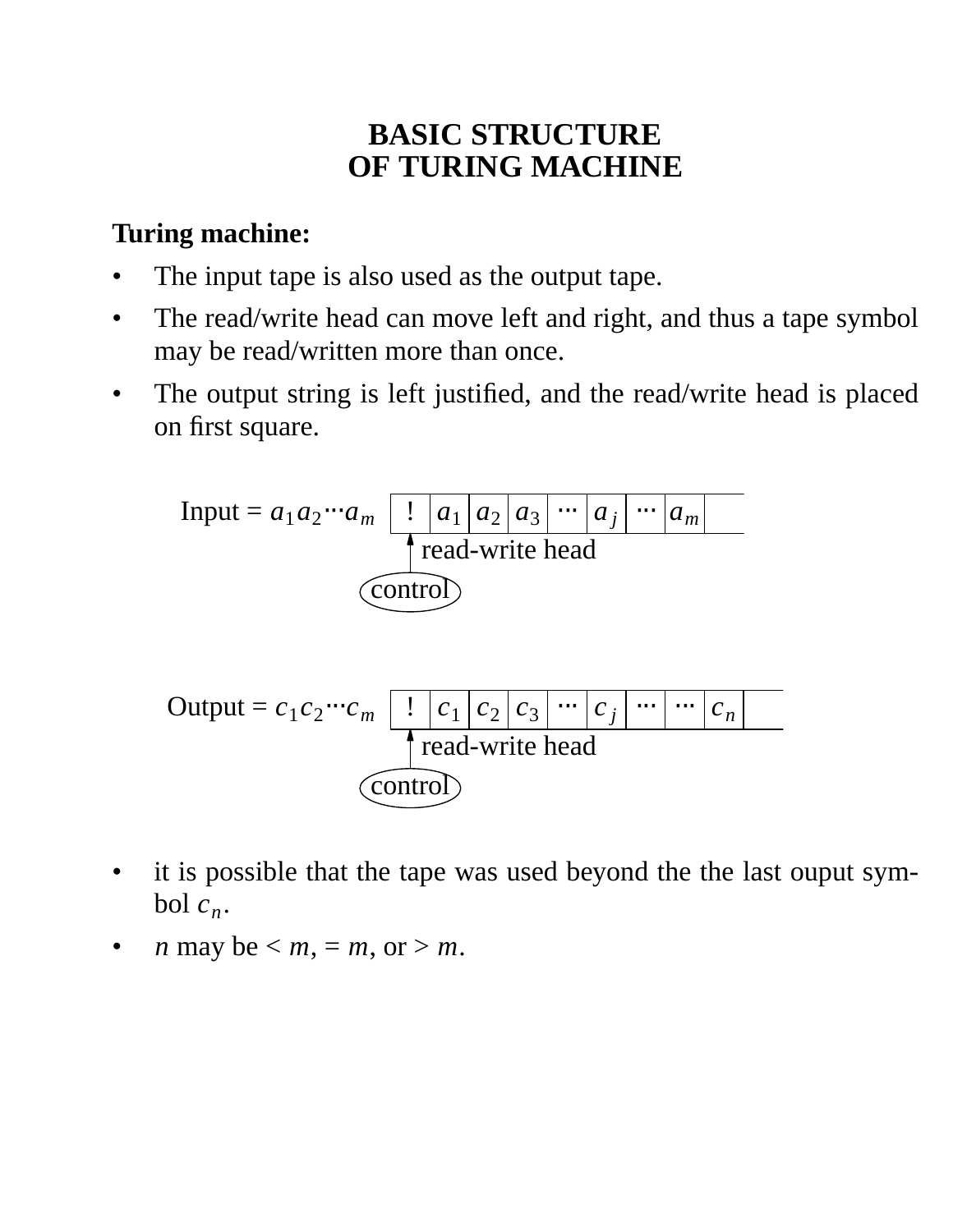# **A TM FOR ERASING THE INPUT**

2.2

- Input alphabet =  $\{a, b\}$
- The tape symbol  $\beta$  is just like ' $B'$  = blank except that it is written by the TM.

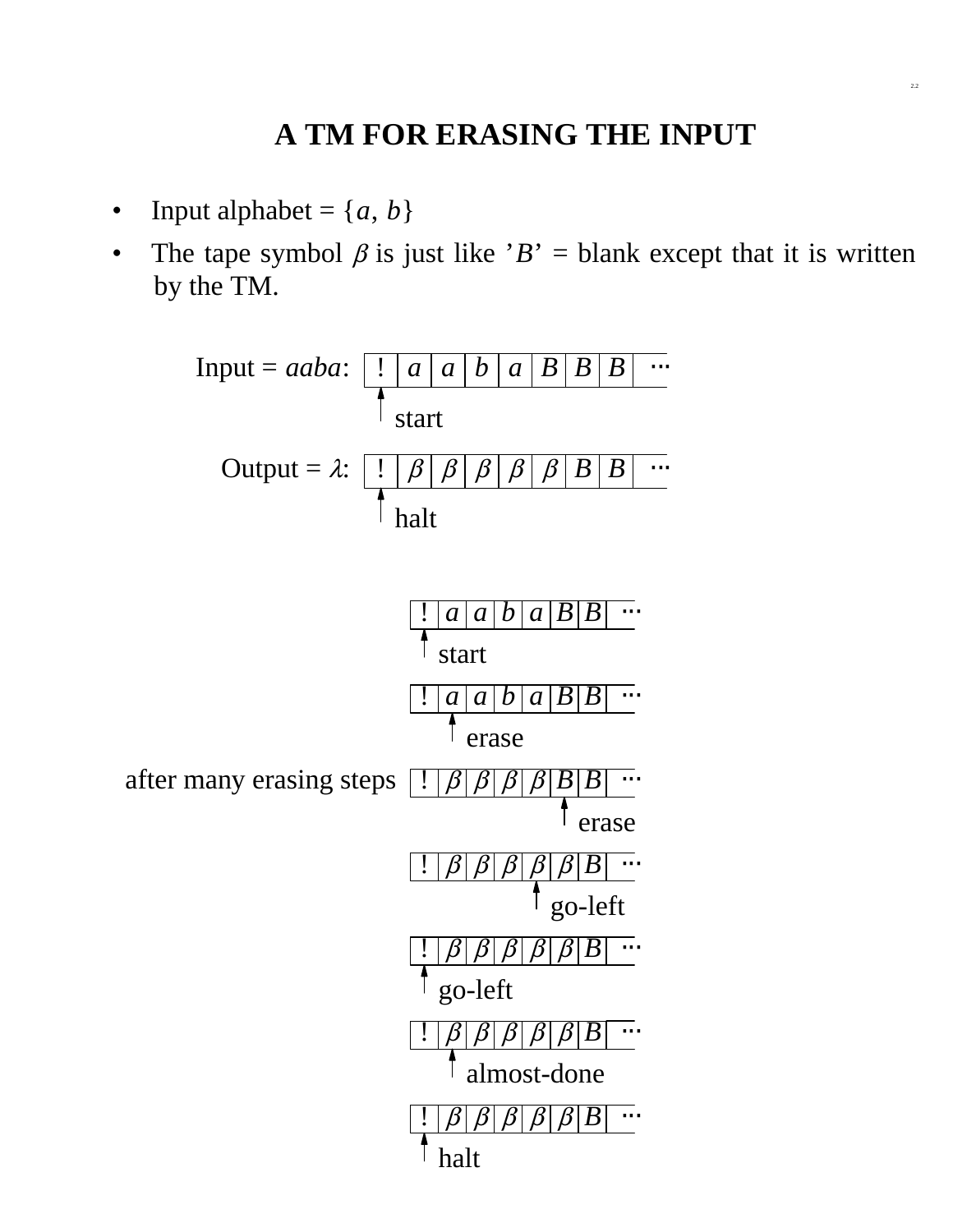# **A FINITE-STATE DIAGRAM FOR THE ERASING-TM**



#### **Trasition-label:**

Tape-symbol-read/Tape-symbol-written/Head-move-direction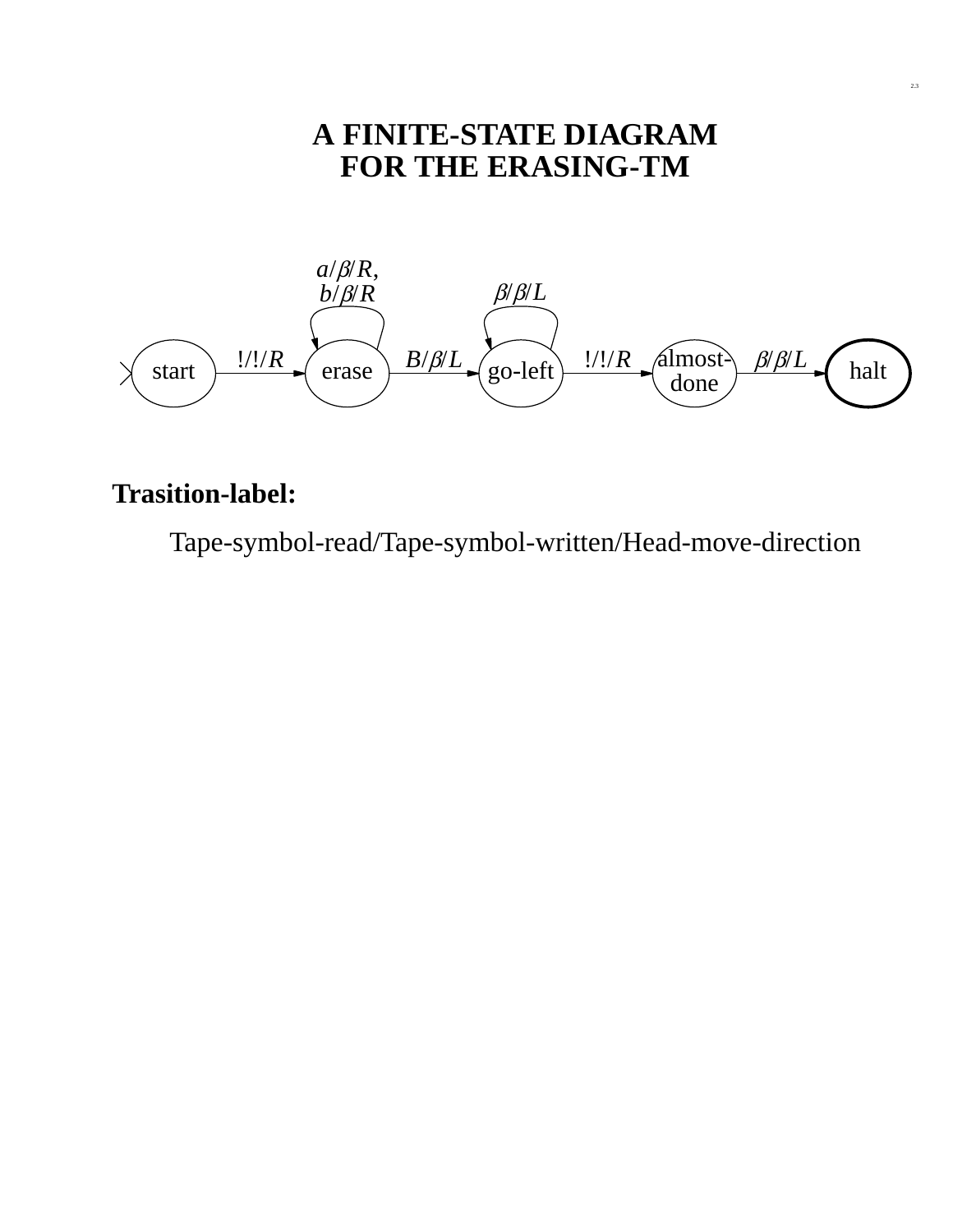# **A TM FOR RIGHT-SHIFTING A NON-EMPTY BINARY STRING**

2.4

Input: 1011 (no starting '!') Output:  $\,$  ! 1011 ('!' added to the left)

#### **Key ideas:**

- (1) Read an input symbol  $a_j$ , move to the right, write that  $a_j$  (in position  $j + 1$ ), and at the same time remember the original symbol  $a_{j+1}$  in that position. Repeat this for all symbols in the input. (Write '!' at the start-position in the start-state, when there is no previous input symbol.)
- (2) When 'blank' is read, drop the last symbol remembered  $(a_n)$ , and then keep moving to the left to the first position.

#### **Configuration:** (*x*. *y* : *state*)

- $x =$  the tape content to the left of the read/write head
- $y =$  the remaining non-blank part of the tape
- The state *m*0 (*m*1) means the most recent bit remembered from the position on the left is 0 (resp., 1).
- The first symbol of *y* is the current symbol being read.

*a*<sup>1</sup> *a*<sup>2</sup> ⋅⋅⋅ *a <sup>j</sup>*−<sup>1</sup> *a <sup>j</sup>* ⋅⋅⋅ *a<sup>k</sup>* read/write head *x* = *a*1*a*<sup>2</sup> ⋅⋅⋅*a <sup>j</sup>*−<sup>1</sup> *y* = *a <sup>j</sup>a <sup>j</sup>*+<sup>1</sup> ⋅⋅⋅*a<sup>k</sup>* or *B*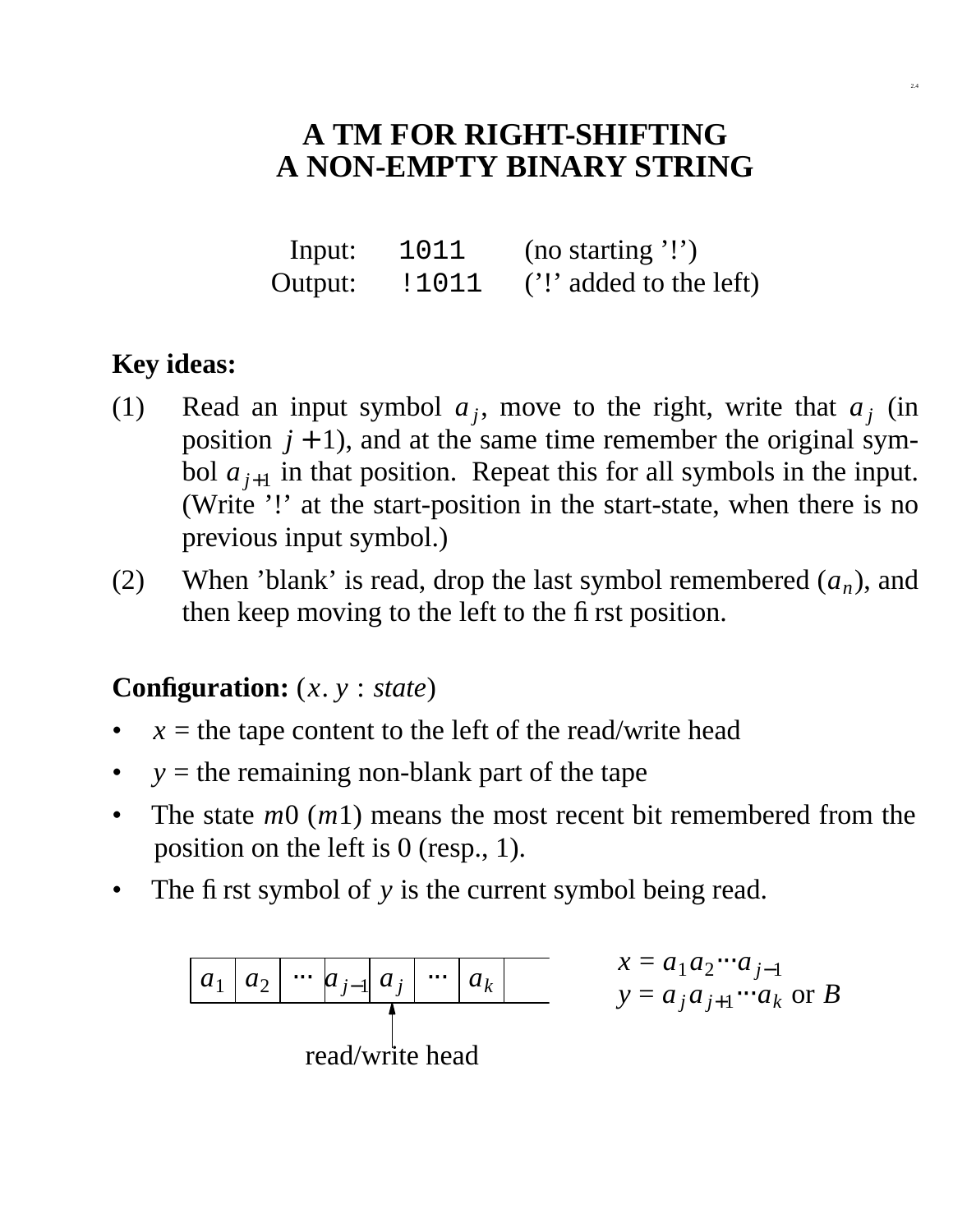#### **PART OF THE MOVE SEQUENCE FOR INPUT 1011**



"halt" = The fi nal-state of a TM.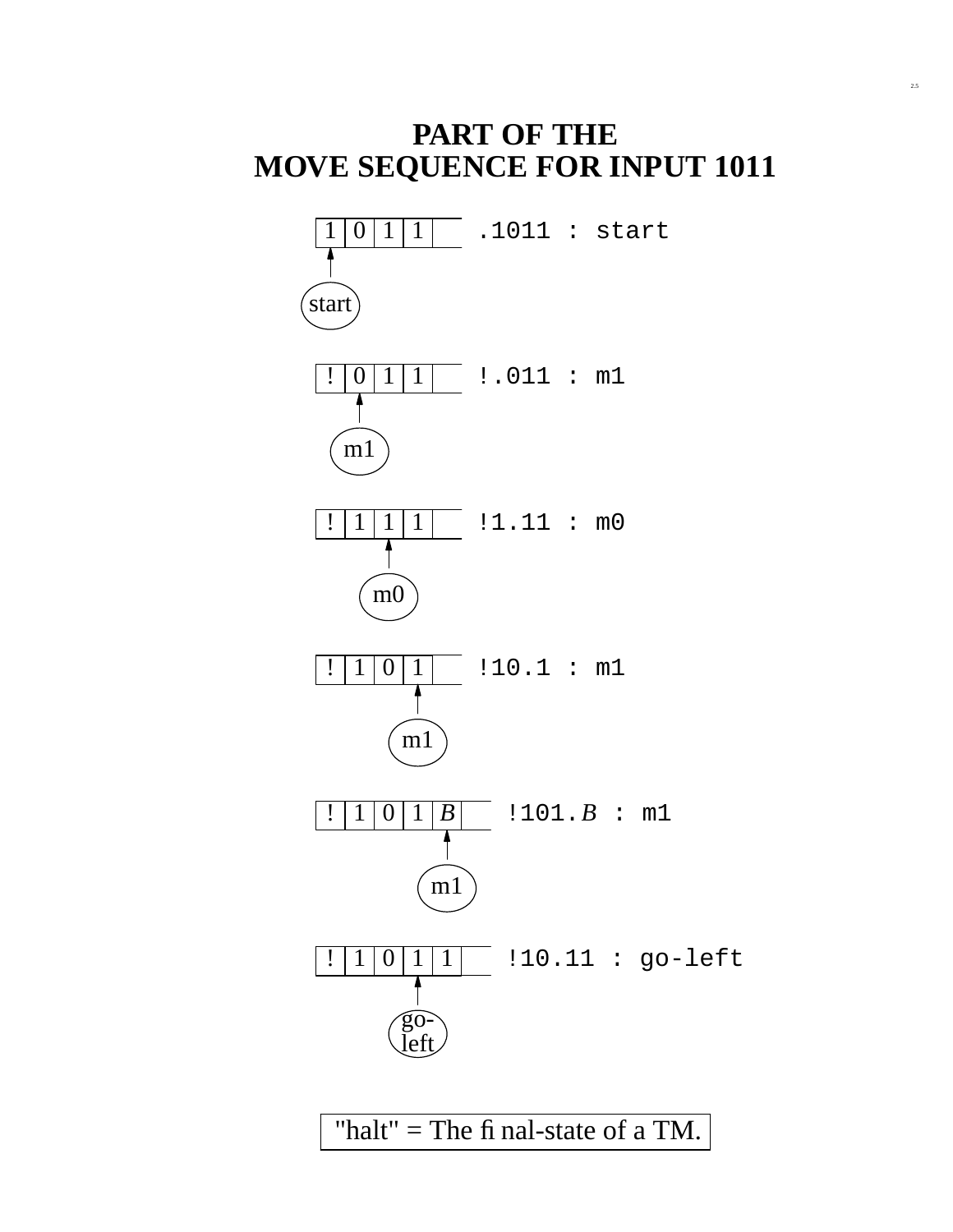

 $\sigma_0$  = start  $\sigma_1$  = go-left  $\sigma_1$  = almost-done  $H =$ halt

#### **Question:**

•? Show the state diagram for a Turing Machine which makes a copy of an input binary string. The input !100 produces the output !100=100, where the copy is seprated from the original by  $\equiv$ . (The next page shows a move sequence of such a TM.)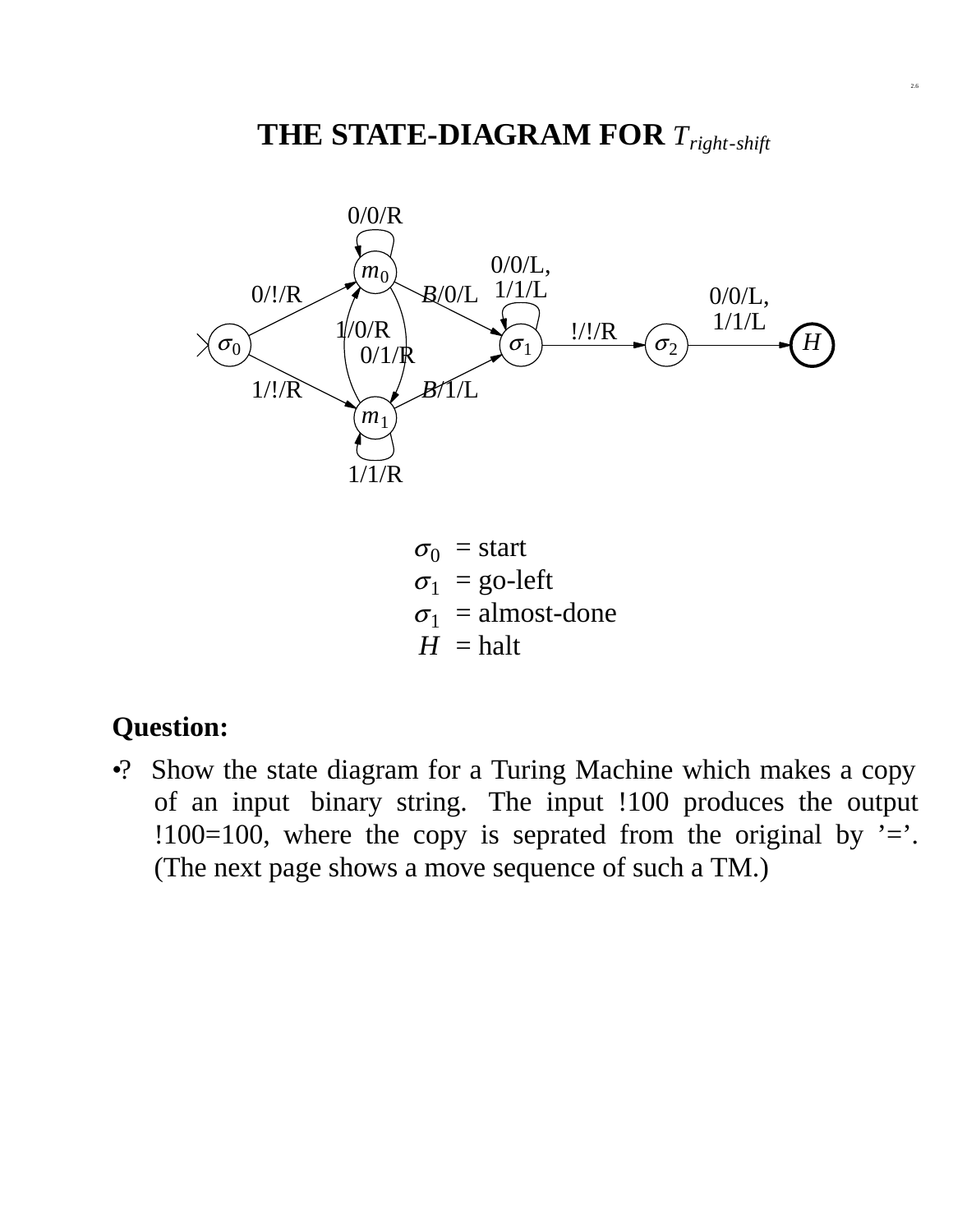# **A MOVE SEQUENCE FOR** *Tcopy*

2.7

| .!100         | $\ddot{\cdot}$ | start                               |
|---------------|----------------|-------------------------------------|
| !.100         |                | findFirstB                          |
| !1.00         |                | : findFirstB                        |
| :10.0         |                | : findFirstB                        |
| !100.B        | $\ddot{\cdot}$ | findFirstB                          |
| $: 10.0 =$    | $\ddot{\cdot}$ | findLastSymbolCopiedOr!             |
| $!1.00=$      | $\ddot{\cdot}$ | findLastSymbolCopiedOr!             |
| $! .100 =$    | $\ddot{\cdot}$ | findLastSymbolCopiedOr!             |
| $.1100=$      | $\ddot{\cdot}$ | findLastSymbolCopiedOr!             |
| $: .100 =$    | $\ddot{\cdot}$ | foundSymbolToCopy                   |
| $1b.00=$      | $\ddot{\cdot}$ | $(b = \text{marked '1'})$<br>m1     |
| $1b0.0=$      | :              | m1                                  |
| $:$ b00. $=$  | $\ddot{\cdot}$ | m1                                  |
| $1b00 = .B$   | $\ddot{\cdot}$ | m1                                  |
| $:$ b00. $=1$ | $\ddot{\cdot}$ | findLastSymbolCopiedOr!             |
| $:$ b0.0=1    |                | : findLastSymbolCopiedOr!           |
| $1b.00=1$     | $\ddot{\cdot}$ | findLastSymbolCopiedOr!             |
| $:$ $b00=1$   | $\ddot{\cdot}$ | findLastSymbolCopiedOr!             |
| $:1.00 = 1$   | $\ddot{\cdot}$ | foundSymbolToCopy                   |
| $:1a.0=1$     | $\ddot{\cdot}$ | $(a = marked '0'$<br>m <sub>0</sub> |
| $:1a0.-1$     | $\ddot{\cdot}$ | m0                                  |
| $!1a0 = .1$   | $\ddot{\cdot}$ | m0                                  |
| $!1a0=1.B$    | :              | m0                                  |
| $!1a0 = .10$  | $\ddot{\cdot}$ | findLastSymbolCopiedOr!             |
| $:1a0.-10$    | $\ddot{\cdot}$ | findLastSymbolCopiedOr!             |
| $!1a.0 = 10$  | $\ddot{\cdot}$ | findLastSymbolCopiedOr!             |
| $:1.a0=10$    | $\ddot{\cdot}$ | findLastSymbolCopiedOr!             |
| $:10.0 = 10$  | $\ddot{\cdot}$ | foundSymbolToCopy                   |
| $!10a.-10$    | $\ddot{\cdot}$ | m <sub>0</sub>                      |
| !10a=.10      | :              | m <sub>0</sub>                      |
| $:10a = 1.0$  |                | m <sub>0</sub>                      |
| $!10a = 10.B$ |                | m <sub>0</sub>                      |
| !10a=1.00     | $\ddot{\cdot}$ | findLastSymbolCopiedOr!             |
| !10a=.100     |                | findLastSymbolCopiedOr!             |
| !10a.=100     | :              | findLastSymbolCopiedOr!             |
| $:10.a = 100$ |                | findLastSymbolCopiedOr!             |
| $:100.-100$   | $\ddot{\cdot}$ | foundSymbolToCopy                   |
| $:10.0=100$   |                | find!AllCopyingDone                 |
| $:1.00 = 100$ | $\ddot{\cdot}$ | find!AllCopyingDone                 |
| $:100=100$    | $\ddot{\cdot}$ | find!AllCopyingDone                 |
| $.1100 = 100$ | $\ddot{\cdot}$ | find!AllCopyingDone                 |
| $:100=100$    |                | almostDone                          |
| $.1100 = 100$ |                | halt                                |
|               |                |                                     |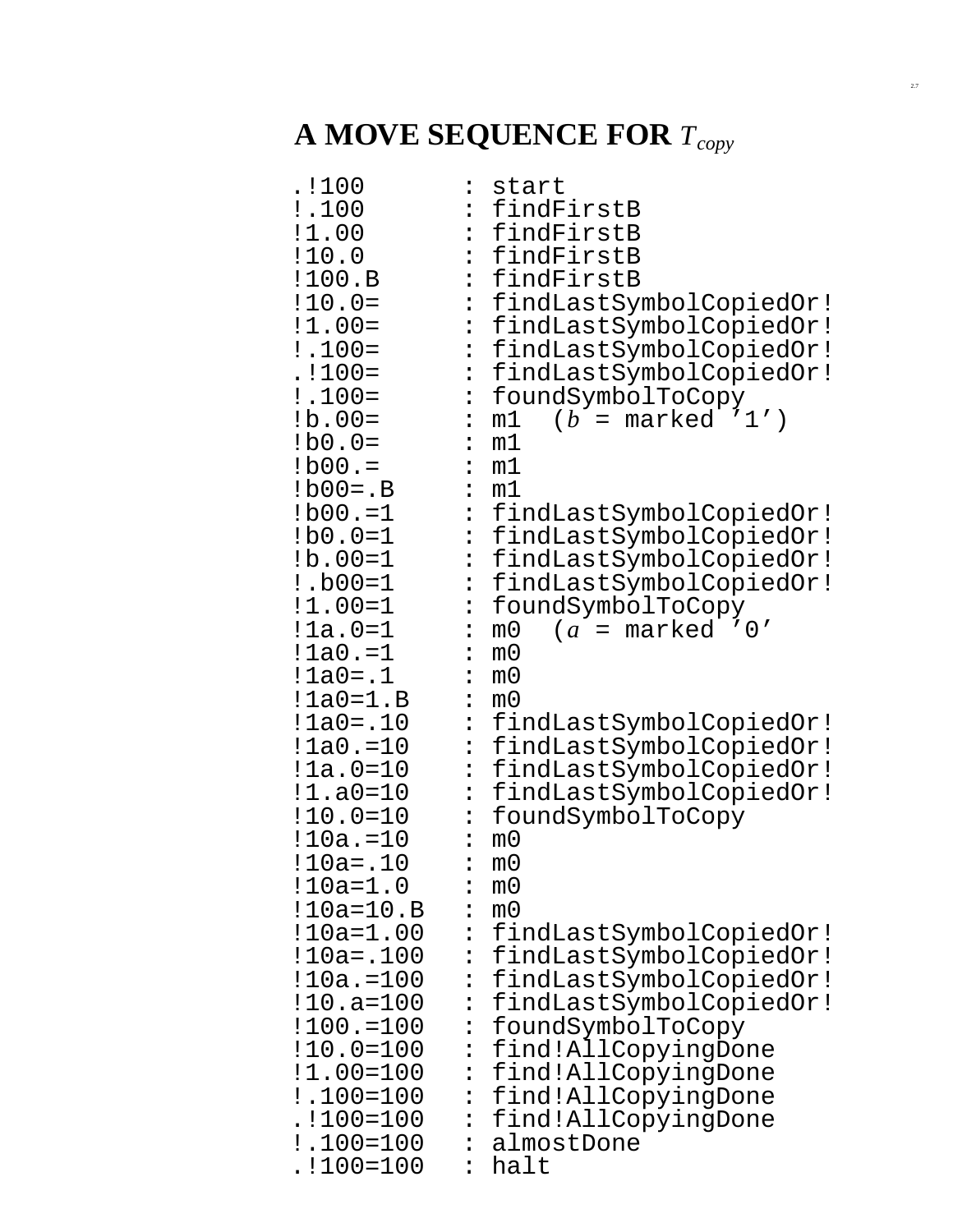

- $\sigma_0$  = start
- $\sigma_1$  = findFirstB
- $\sigma_2$  = fi ndLastSymbolCopiedOr!
- $\sigma_3$  = FoundSymbolToCopy
- $m0 =$ symbolToCopyIs0
- $m1$  = symbolToCopyIs1
- $\sigma_4$  = fi nd!AllCopyingDone
- $\sigma_5$  = almostDone
- $\sigma_5$  = halt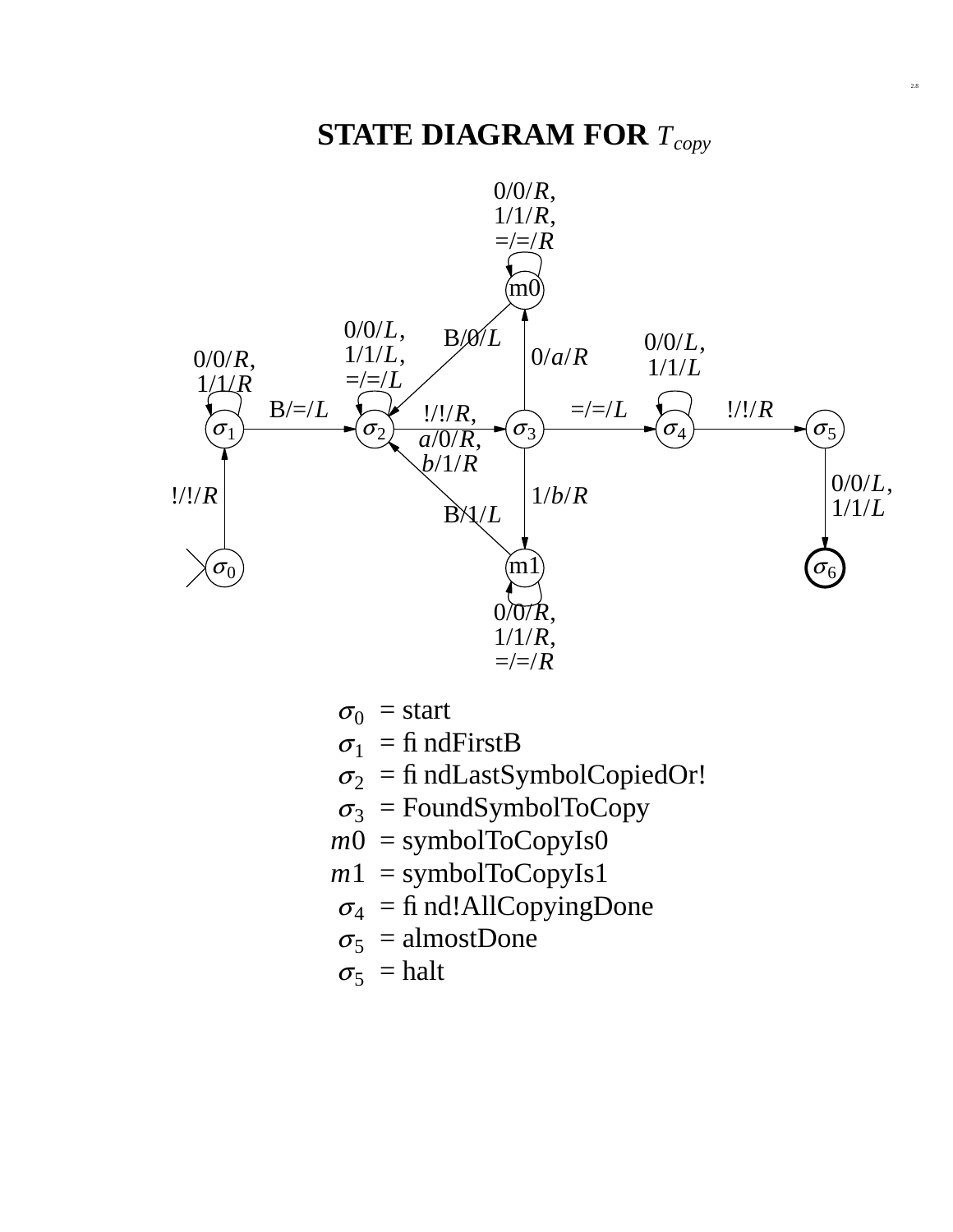#### **FIND LEFTMOST OCCURRENCE OF A MATCH-STRING** *x* **IN A MASTER-STRING** *y*

2.9

#### **Input to** *TM find*-*substring***:**

• A match-string *x* and a master-string *y* (both over some alphabet  $Σ$ ), separated by a special symbol '?'. Input alphabet =  $Σ ∪$  {?}.

# **Example Input Tape**  $(\Sigma = \{c, d\})$ :

If  $x = c \cdot d$  and  $y = d \cdot d \cdot d \cdot d \cdot d \cdot d \cdot d$ , then input tape =  $!y$ ? $x = !ddcdddcdcdcd$ ?*cdcd*.

#### **Output of** *TM find*-*substring***:**

- If *x* occurs in *y*, then mark the leftmost occurrence of *x*.
- Otherwise, it is same as the input string.

#### **Example Output Tape:**

*lddcdddCDCDcdd?cdcd*, with  $C =$  marked-*c* and  $D =$  marked-*d*.

#### **An Intermediate Tape Configuration:** !*ddCD*. *ddcdcdcdd*?*cdCd*

- The initial part *cd* of *x* is already matched with the part *CD* in *y*.
- The next symbol *c* (shown as *C*) in *x* has failed to match the next symbol *d* immediately to the right of the marked part *CD* in *y*.
- After abandoning the current matching process, cleaning *y* and choosing a new start position in *y* (shown as  $\dot{\mathbf{c}}$  = the position of the first symbol *C* of the matched part *CD* in *y*), and finally cleaning *x*, the tape configuration becomes: *!dd\dddcdcdcdd.* ?*cdcd.*
- The symbol  $\dot{\mathcal{C}}$  allows the TM to regard it both: (1) as '!' and start a new matching process of  $x$  into the tail part of  $y$  after  $\dot{\mathbf{c}}$ , and (2) as '*c*' and restore it to '*c*' before halting.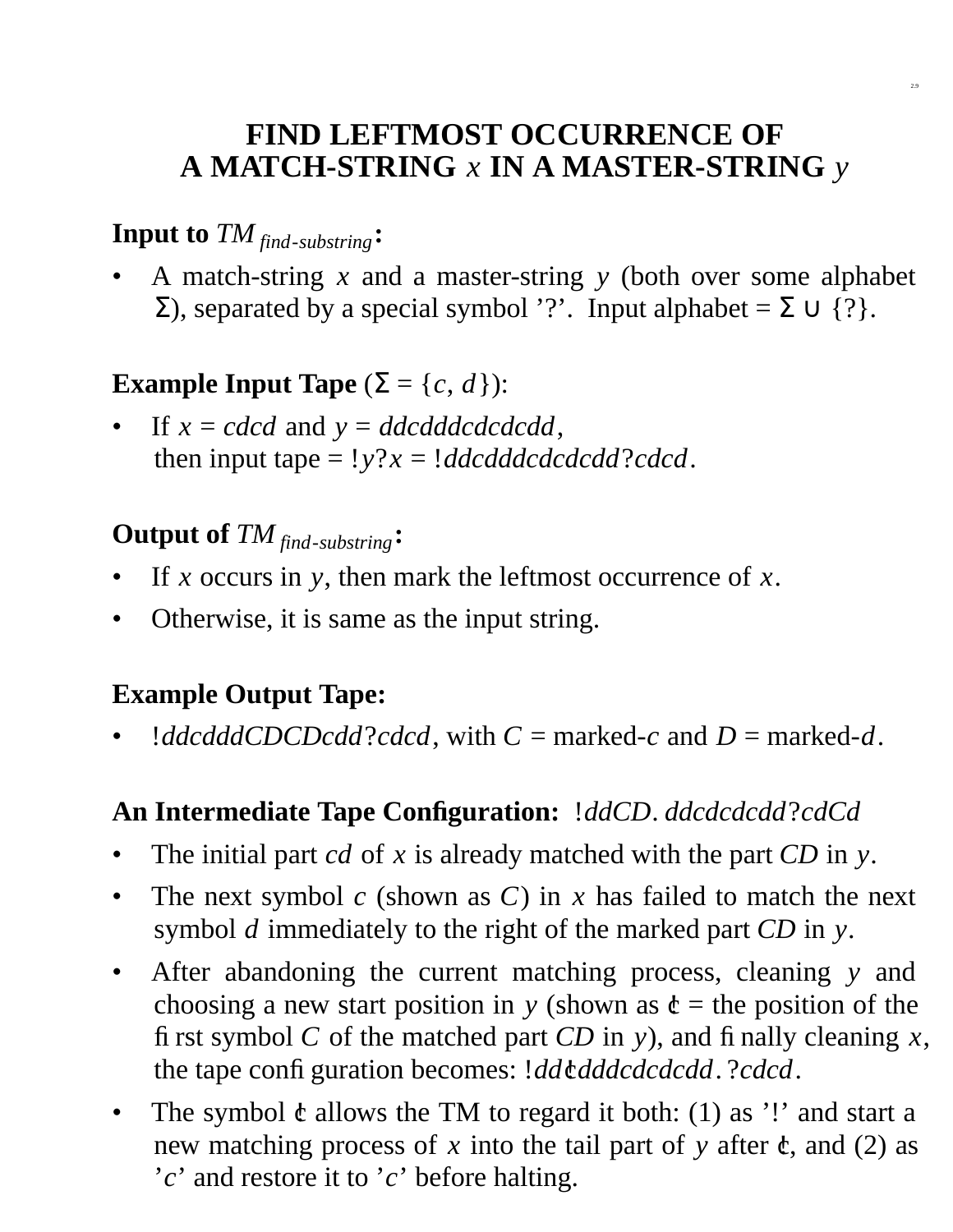# **RECOVERING FROM A FAILED-MATCH AFTER PARTIAL MATCHING**

Shown below is an example of tape-configurations and states in the recovery process after matching the initial part *cd* of *x* and then failing to match the next symbol  $c$  (shown as  $C$ ) in  $x$  with the next symbol  $d$  (after the ".") in  $y$ . See the first configuration below.

```
!ddCD.ddcdcdcdd?cdCd : mc (memory of current match-symbol c in x)<br>!ddC.Dddcdcdcdd?cdCd : clean-y
!ddC.Dddcdcdcdd?cdCd : clean-y
!dd.Cdddcdcdcdd?cdCd : clean-y (cleaning and moving left)
!d.dcdddcdcdcdd?cdCd : clean-y (found first unlmarked symbol or '!')<br>!dd.cddcdcdcdd?cdCd : mark-next-match-start
                                        : mark-next-match-start<br>: clean-x
!ddc!.ddcdcdcdd?cdCd : clean-x
                                        : \text{clean-}x \text{ (moving right)}<br>: \text{clean-}x!ddc!dd.cdcdcdd?cdCd : clean-x
       ⋅⋅⋅
!dd¢ddcdcdcdd?cd.Cd : clean-x (found marked symbolin x)<br>!dd¢ddcdcdcdd?c.dcd : find-first-symbol-in-x
!dd¢ddcdcdcdd?c.dcd : find-first-symbol-in-x<br>!dd¢ddcdcdcdd?.cdcd : find-first-symbol-in-x
!dd¢ddcdcdcdd?.cdcd : find-first-symbol-in-x<br>!dd¢ddcdcdcdd.?cdcd : find-first-symbol-in-x
!dd¢ddcdcdcdd.?cdcd : find-first-symbol-in-x<br>!dd¢ddcdcdcdd?.cdcd : find-first-symbol-in-x
                                        : find-first-symbol-in-x
```
#### **Notes:**

- State *mc* at the time of failing shows the TM was looking for *c* in *y*.
- The TM first moves left and changes the state to clean-*y*. In state clean-*y*, the TM cleans *y* (replacing each *C*/*D* by *c*/*d* as it moves left), and then marks the position after which the next attempt to match *x* in *y* can start and changes state to clean-*x*.

If there is  $c(d)$  in that marked position, it writes  $\mathfrak{e}$  (resp.,  $\mathfrak{d}$ ).

- In state clean-*x*, the TM finds in *x* the only *C* (or *D*), replaces it by *c* (resp. *d*), and moves left with the new state find-first-symbol-in-*x*.
- In state find-first-symbol-in- $x$ , the TM moves left zero or more postions to left till it finds '?' and then finally moves right to positions itself to read the first symbol in *x*.
- Since x begins with c here, there is at most one  $\dot{\mathfrak{c}}$  (no d) at any time in the part *y* and that too only if there are no *C* and *D* in *y*.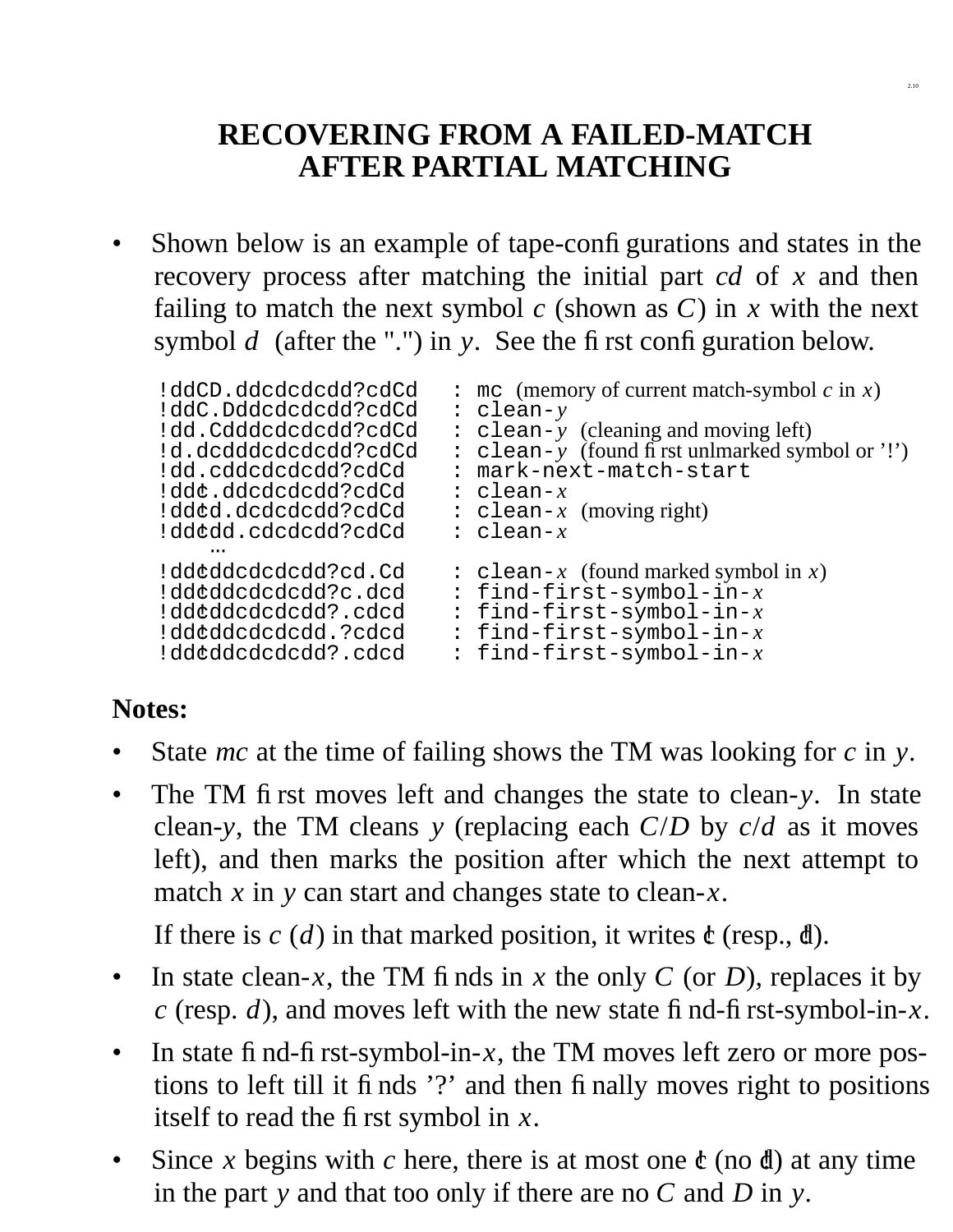# **SIMULATION OF AN ARBITRARY TM BY THE UNIVERSAL TURING MACHINE UT**

#### **Input to UT:**

• Encoding of start-state of TM, encoding of transitions of TM, and encoding of an input to TM preceded by a special symbol, say, ':'.

| encoding of<br>start-state of TM | encoding of<br>TM-transitions | encoding of<br>input to TM | $B B $ |  |
|----------------------------------|-------------------------------|----------------------------|--------|--|
|                                  |                               |                            |        |  |

#### **Encoding of TM for UT:**

• For states of TM, use *q* and a fixed number of binary bits; for tape symbols of TM use *a* and a fixed number of binary bits (use *B* in place of binary bits; this string will be considered by UT as a match for its own blank=*B* tape symbol).

| States of $T_{copy}$ |                               |                  | Tape symbols of $T_{copy}$ |                |  |
|----------------------|-------------------------------|------------------|----------------------------|----------------|--|
| $\sigma_0$ q0000     | $\sigma_3$ q0011              | $\sigma_6$ q0110 | $\frac{1}{2}$ a000         | <i>a a</i> 011 |  |
| $\sigma_1$ q0001     | $\sigma$ <sub>4</sub> $q0100$ | m0 q0111         | 0 $a001$                   | $b$ a 100      |  |
| $\sigma_2$ q0010     | $\sigma_5$ q0101              | $m1$ $q1000$     | 1 $a010$                   | $= a101$       |  |

Encode each transition as a 5-tuple:

(current-state, symb-read, symb-written, dir-of-move, next-state).

Thus, the transition ( $\sigma_3$ ,  $1/b/R$ , m1) in  $T_{copy}$  is encoded as

(*q*0011, *a*010, *a*100, *R*, *q*1000).

Note that we actually do not need any separating '...

#### **Input symbols of UT:**  $\{q, a, 0, 1, (,), : \}.$

• UT uses other tape symbols such as *Q* and *A* for marking.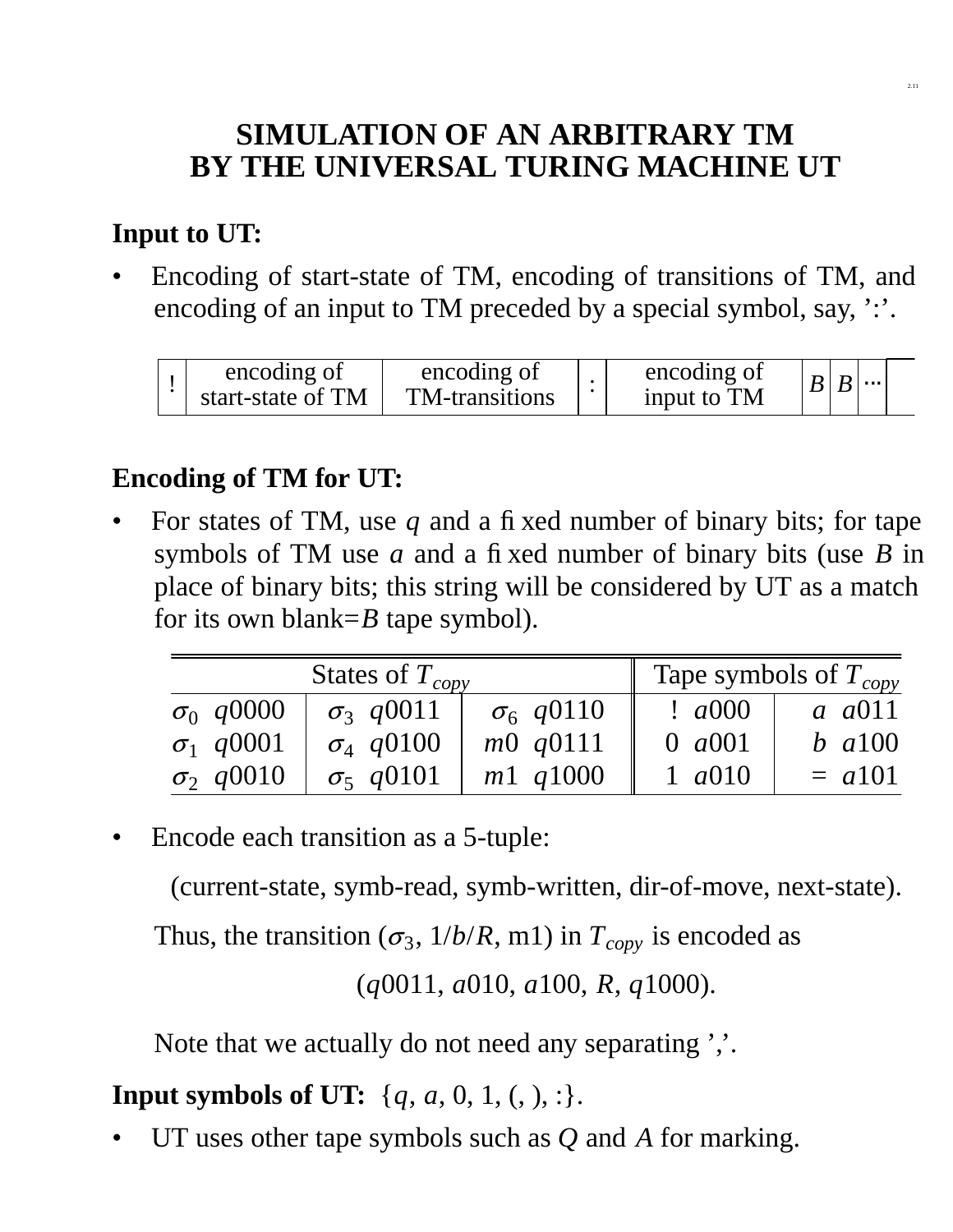#### **KEY STEPS IN SIMULATION OF AN ARBITRARY TM BY UT**

- (1) Track current state of TM. Initially, it is given right after  $'$ !'. Subsequently, UT copies the 5th item of the TM-transition that UT simulated most recently right after '!', replacing old TMstate.
- (2) Track current input symbol of TM. Inititally, this is next to the special symbol ':'; subsequently it may be any place after ':'. UT marks the appropriate 'a' after ':' as 'A' for this purpose.
- (3) Identify the applicable transition of TM. UT uses *T find*-*substring* to match current state of TM and current input symbol of TM with the first two components of the encoded transitions of TM.

The applicable TM-transtion is indicated by its first '*q* and '*a*' marked as '*Q*' and '*A*'.

(4) Make changes to the part after ':' based on the symbol-written by TM. UT does this by a copy-replace operation based on the 3rd part of the applied transition of TM (which also changes the current 'A' to 'a').

UT then simulates L/R move of TM by marking as 'A' the preceding 'a' or the follwing 'a' of the position where UT carried out the copy-replace operation.

- (5) Copy-replace the last part of the applied TM-transition after '!' to reflect the current-state of TM.
- (6) Unmark the applied TM-transition and move left until ready to read '!'.

The steps (3)-(6) are applied repeatedly and UT halts if and only if TM halts.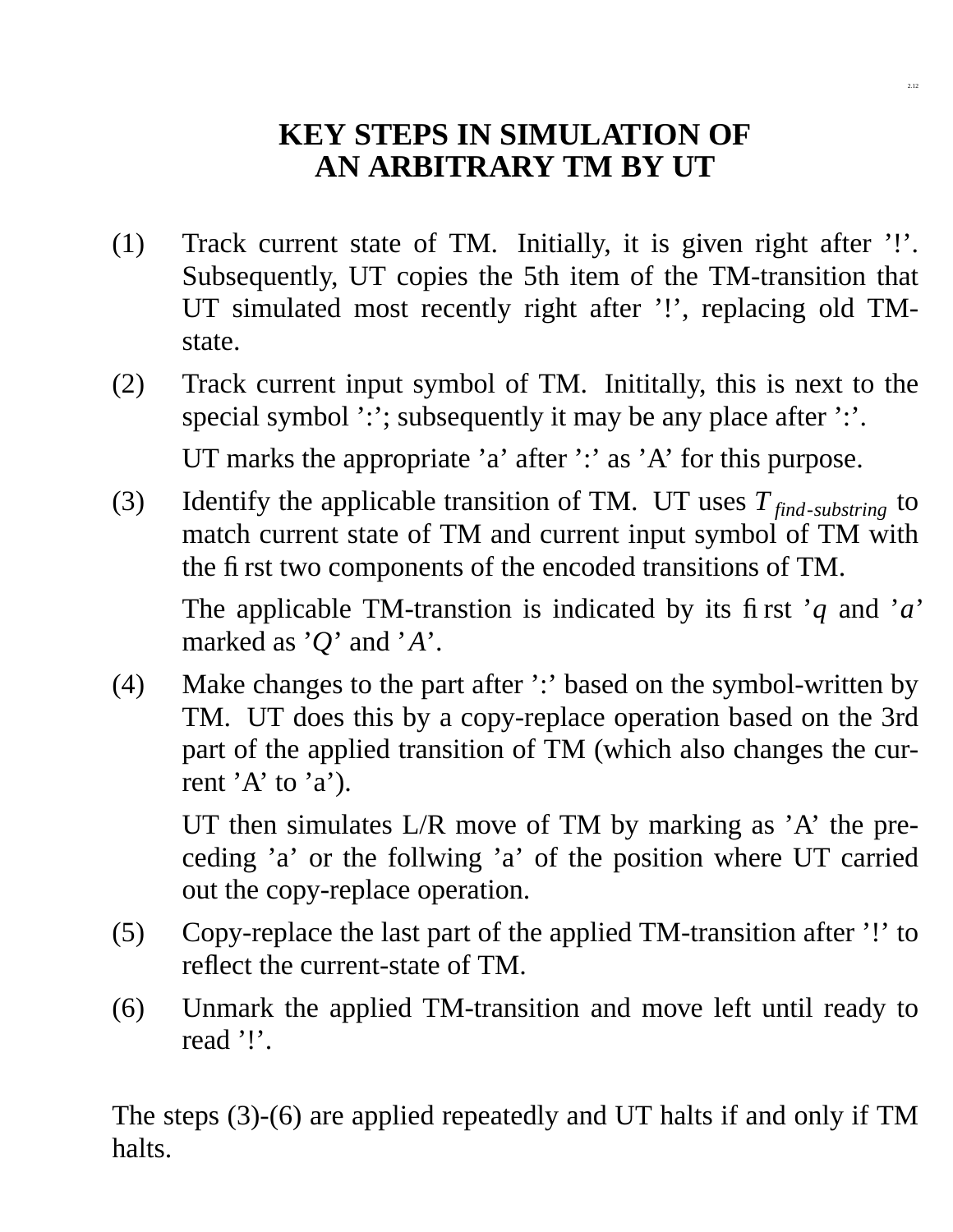# **EXAMPLE OF SIMULATION of** *Tcopy* **BY UT**

The first few steps of  $T_{copy}$  for input 01 that we will simulate below in UT:

| . 101:         | $\sigma_0$ = start                     |
|----------------|----------------------------------------|
| $! \cdot 01$ : | $\sigma_1 = \text{fi}$ nd First B      |
| :0.1:          | $\sigma_1$                             |
| :01.B:         | $\sigma_1$                             |
| $:0.1=$        | $\sigma_2$ = fi nd lastSymbolCopiedOr! |
| $: .01 = :$    | $\sigma_2$                             |
| $. 101 = :$    | $\sigma$                               |
|                |                                        |

- We show below only just two encoded transitions of  $T_{copy}$  for want of space, including the one that UT is about to simulate. We throw away the least recently used  $T_{copy}$ -transition when we need to make room for a new one.
- We indicate below the UT's tape configuration after completion of each step (2)-(6) and also indicate the particular step used to get the current configuration from the previous one. (Details of substringmatching, copy-replace operations, etc are not shown.)

```
•!q0000(q0000a000a000Rq0001)(q0001a001a001Rq0001)⋅⋅⋅:a000a001a010
(2) !q0000(q0000a000a000Rq0001)(q0001a001a001Rq0001)⋅⋅⋅:•A000a001a010
(3) !q0000(Q0000A000•a000Rq0001)(q0001a001a001Rq0001)⋅⋅⋅:A000a001a010
(4) !q0000(Q0000A000a000Rq0001)(q0001a001a001Rq0001)⋅⋅⋅:a000•A001a010
(5) !q0001•(Q0000A000a000Rq0001)(q0001a001a001Rq0001)⋅⋅⋅:a000A001a010
(6) •!q0001(q0000a000a000Rq0001)(q0001a001a001Rq0001)⋅⋅⋅:a000A001a010
(3) !q0001(q0000a000a000Rq0001)(Q0001A001•a001Rq0001)⋅⋅⋅:a000A001a010
(4) !q0001(q0000a000a000Rq0001)(Q0001A001a001Rq0001)⋅⋅⋅:a000a001•A010
(5) !q0001•(q0000a000a000Rq0001)(Q0001A001a001Rq0001)⋅⋅⋅:a000a001A010
(6) •!q0001(q0000a000a000Rq0001)(q0001a001a001Rq0001)⋅⋅⋅:a000a001A010
   we show below a diff. 1st trans. of Tcopy in UT's tape to continue
(6) •!q0001(q0001a010a010Rq0001)(q0001a001a001Rq0001)⋅⋅⋅:a000a001A010
(3) !q0001(Q0001A010•a010Rq0001)(q0001a001a001Rq0001)⋅⋅⋅:a000a001A010
(4) !q0001(Q0001A010a010Rq0001)(q0001a001a001Rq0001)⋅⋅⋅:a000a001a010•B
(5) !q0001•(Q0001A010a010Rq0001)(q0001a001a001Rq0001)⋅⋅⋅:a000a001a010B
```